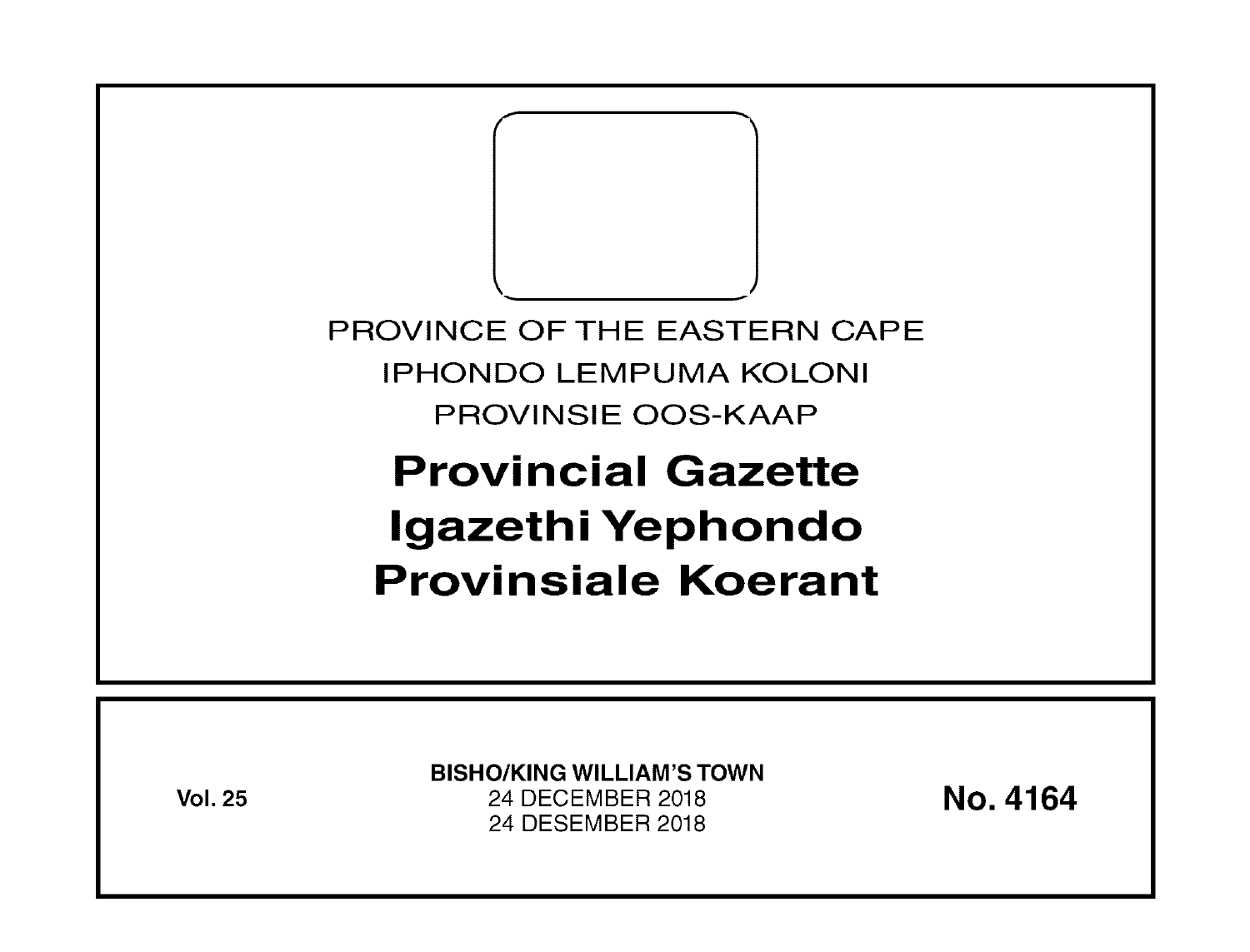#### **CONTENTS**

|     |                                                                                                      | Gazette<br>No. | Page<br>No. |
|-----|------------------------------------------------------------------------------------------------------|----------------|-------------|
|     | <b>PROVINCIAL NOTICES • PROVINSIALE KENNISGEWINGS</b>                                                |                |             |
| 262 | Spatial Planning and Land Use Management Act (16/2013): Erf 2145, Newton Park, Port Elizabeth        | 4164           |             |
|     | LOCAL AUTHORITY NOTICES • PLAASLIKE OWERHEIDS KENNISGEWINGS                                          |                |             |
| 285 | Spatial Planning and Land Use Management By-law: Kouga Municipality, 2016: Erven 27-30 (corner of    | 4164           |             |
| 286 | Spatial Planning and Land Use Management By-law: Kouga Municipality, 2016: Erf 360 (Grosvenor Road), | 4164           | 12          |
| 287 | Spatial Planning and Land Use Management By-Law: Kouga Municipality, 2016: Erf 1256 (Tecoma Street), | 4164           | 13          |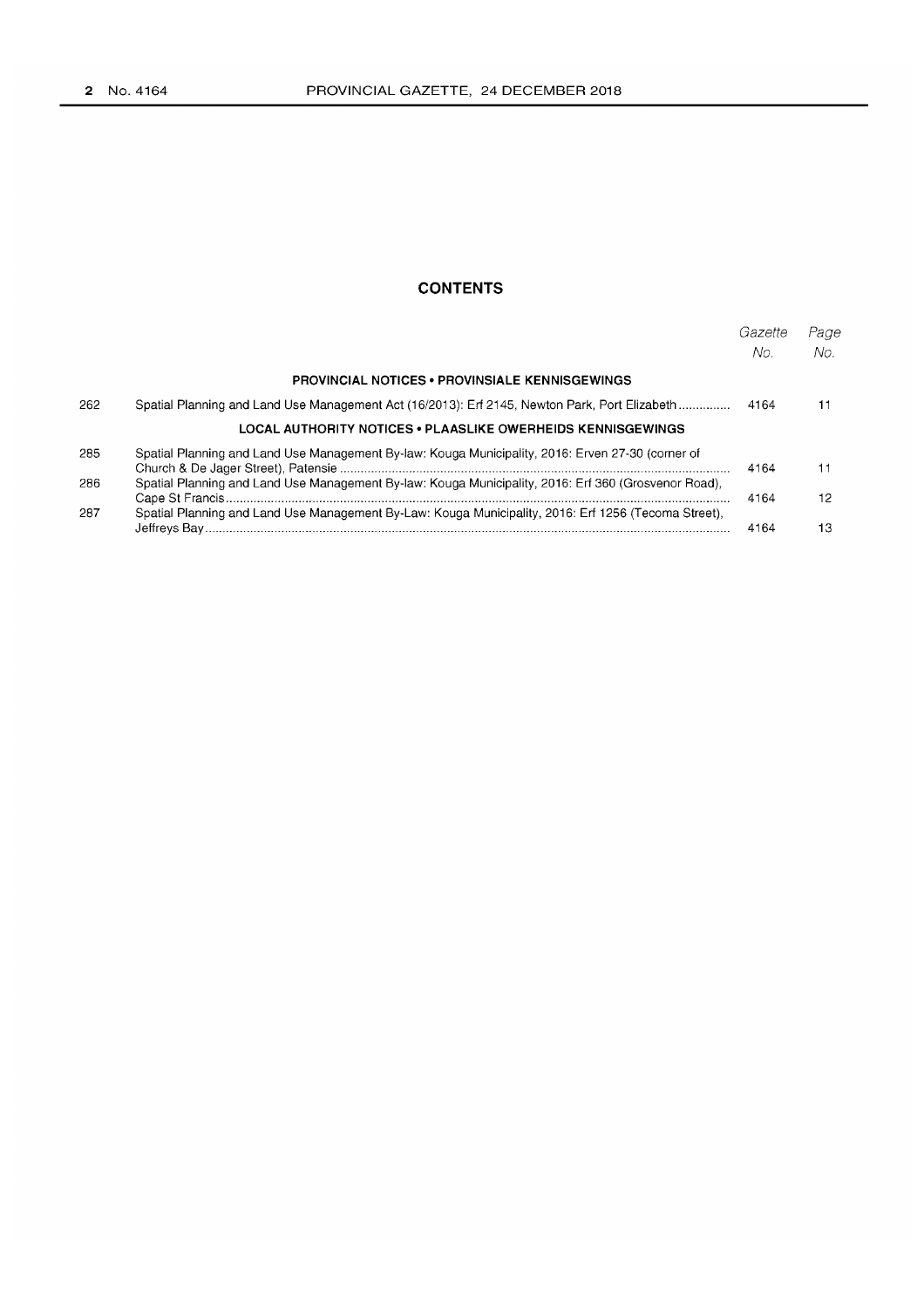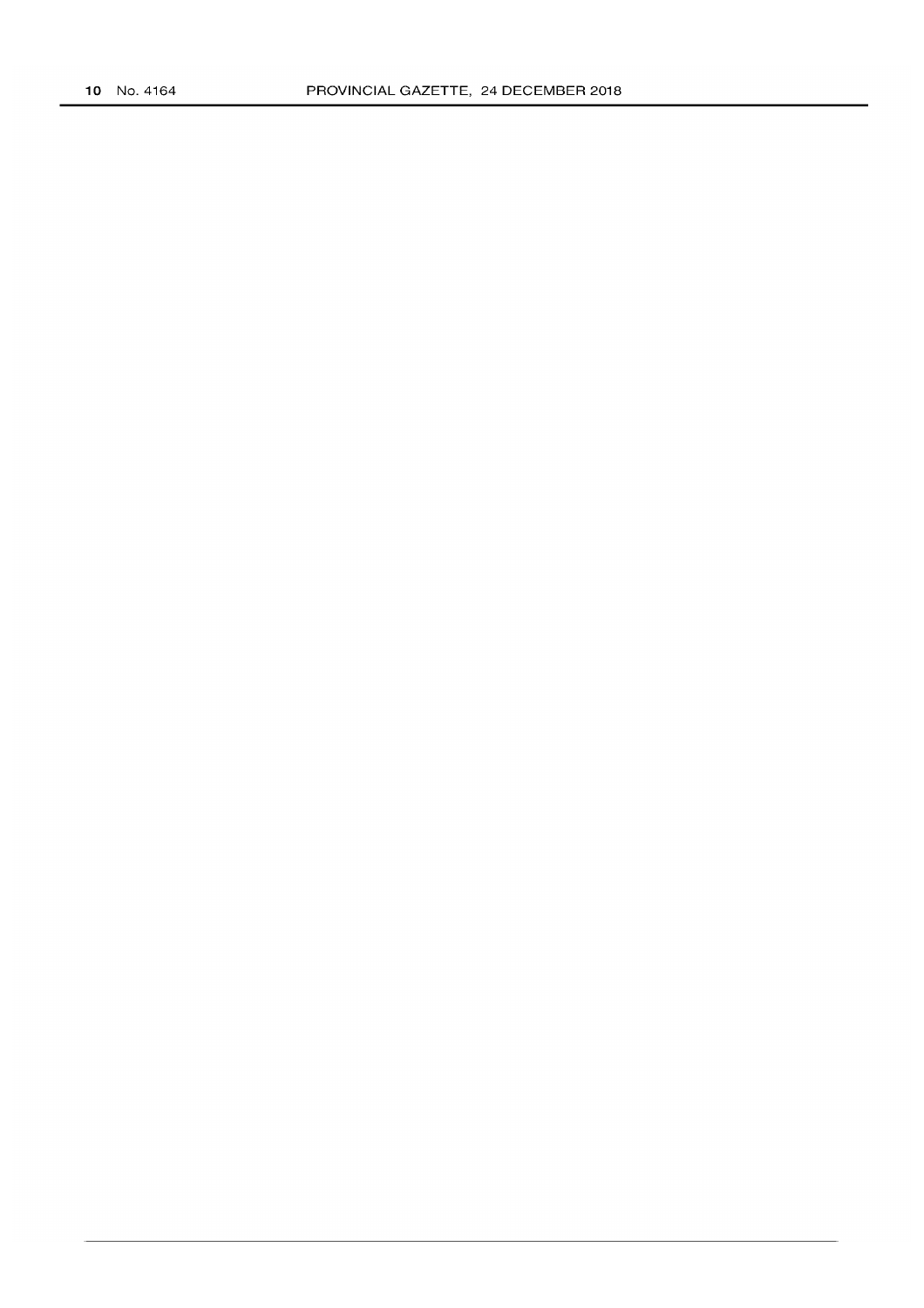# PROVINCIAL NOTICES • PROVINSIALE KENNISGEWINGS

#### PROVINCIAL NOTICE 262 OF 2018

Nelson Mandela Bay Municipality (Eastern Cape) Removal of Restrictions in terms of the Spatial Planning and Land Use Management Act, 2013 (Act 16 of 2013) ERF 2145 Newton Park, PORT ELIZABETH, EASTERN CAPE

Under Section 47 of the Spatial Planning and Land use Management Act, 2013 (Act 16 of 2013) and upon instructions by the Local Authority, a notice is hereby given that condition/s C.4,5,6 & 8 in Deed of Transfer No. T28206/2006 applicable to ERF 2145 Newton Park is/are hereby removed.

# LOCAL AUTHORITY NOTICES • PLAASLIKE OWERHEIDS KENNISGEWINGS

#### LOCAL AUTHORITY NOTICE 285 OF 2018

## PROVINCIAL NOTICE NO 220/2018

## KOUGA MUNICIPALITY (EC 108)

## REMOVAL OF RESTRICTIVE CONDITIONS AND REZONING

Notice is hereby given in terms of Section 93 of the Spatial Planning and Land Use Management By-Law: Kouga Municipality, 2016 that the under mentioned application has been received and is open for inspection at the Kouga Municipality, Department: Planning, Development & Tourism, 16 Woltemade Street, Jeffreys Bay. Motivated objections, if any, against the application, must be lodged in writing to reach the undersigned not later than 30 days after publication of this specific reference to the Erf number.

## ERVEN 27-30 (CORNER OF CHURCH & DE JAGER STREET), PATENSIE

Applicant: Maarschalk & Partners

Nature of application: The removal of restrictive title deed conditions for development purposes as well as the Rezoning from "Residential Zone 1" to Residential Zone 111" on Erven 27-30, Patensie.

C. DU PLESSIS MUNICIPAL MANAGER P.O. BOX 21 JEFFREYS BAY 6330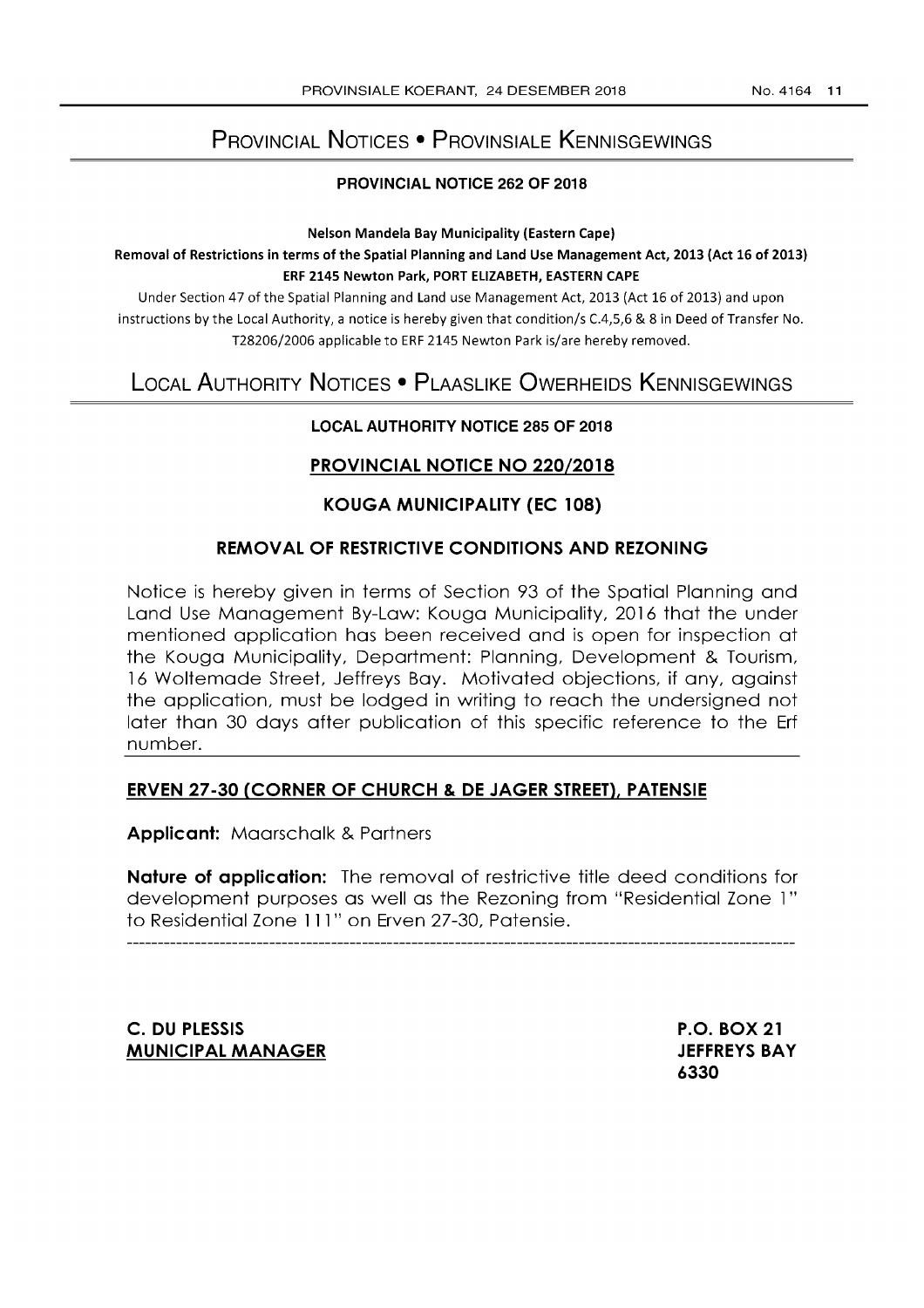#### **LOCAL AUTHORITY NOTICE 286 OF 2018**

## **PROVINCIAL NOTICE NO 218/2018**

#### **KOUGA MUNICIPALITY (EC 108)**

## **REMOVAL OF RESTRICTIVE CONDITIONS**

Notice is hereby given in terms of Section 93 of the Spatial Planning and Land Use Management By-Low: Kouga Municipality, 2016 that the under mentioned application has been received and is open for inspection at the Kouga Municipality, Deportment: Planning, Development & Tourism, 16 Woltemade Street, Jeffreys Boy. Motivated objections, if any, against the application, must be lodged in writing to reach the undersigned not later than 30 days after publication of this specific reference to the Erf number.

#### **ERF 360 (GROSVENOR ROAD), CAPE ST FRANCIS**

**Applicant:** M.P. Maingard

**Nature of application:** The removal of restrictive title deed conditions for development purposes on Erf 360, Cope St Francis.

## **C. DU PLESSIS MUNICIPAL MANAGER**

**P.O. BOX 21 JEFFREYS BAY 6330** 

**For Publication:** 

PROVINCIAL GAZETTE

**THE** KOUGA EXPRESS

29 November 2018